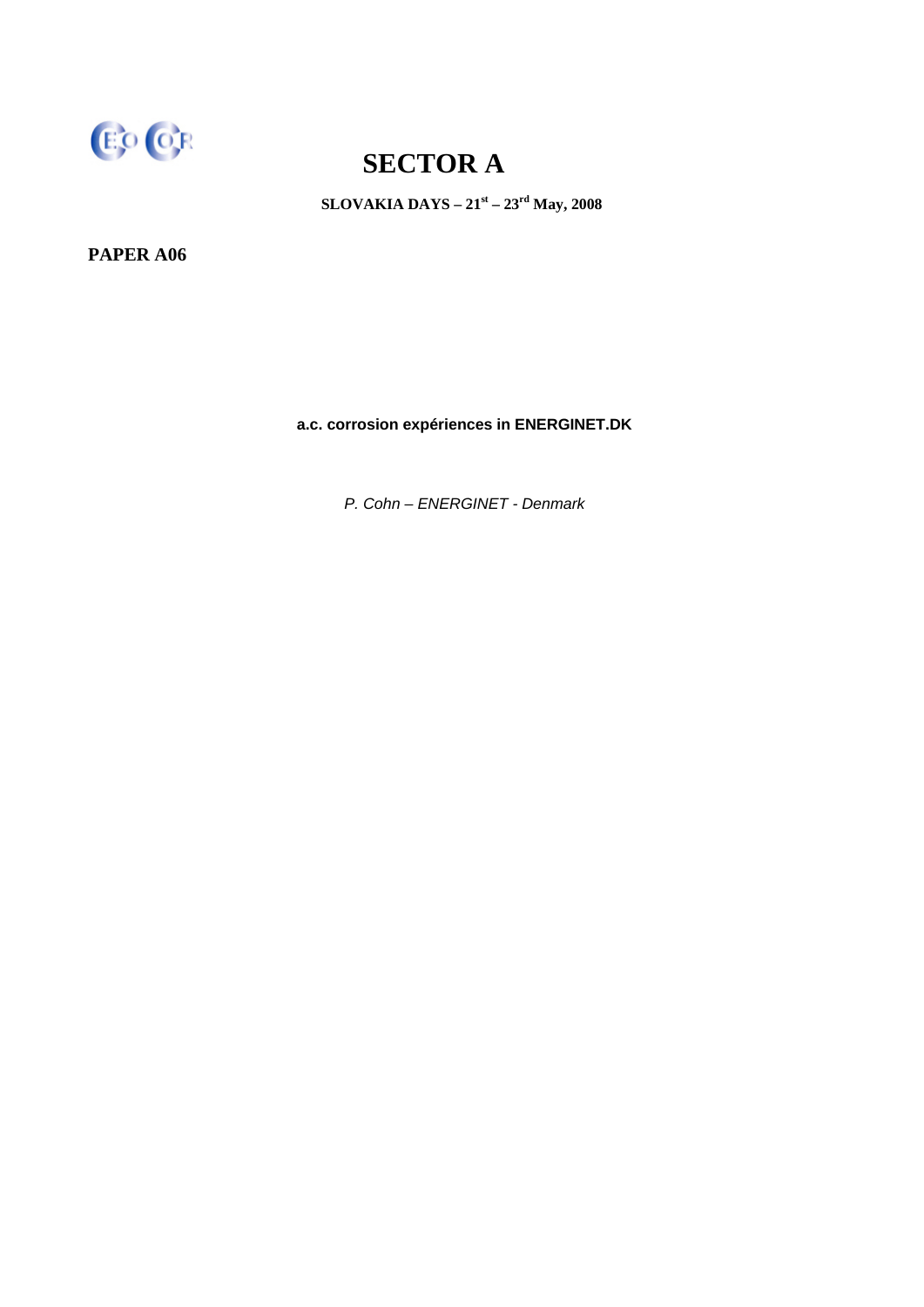#### CeoCor Plenary Days 2008 in Slovakia



Investigation for AC-corrosion on a Danish transmission pipeline interfered by HVAC lines

Using

ER-probes

ILI inspection

Coating defect location

Fieldinvestigations

Peter Cohn Energinet.dk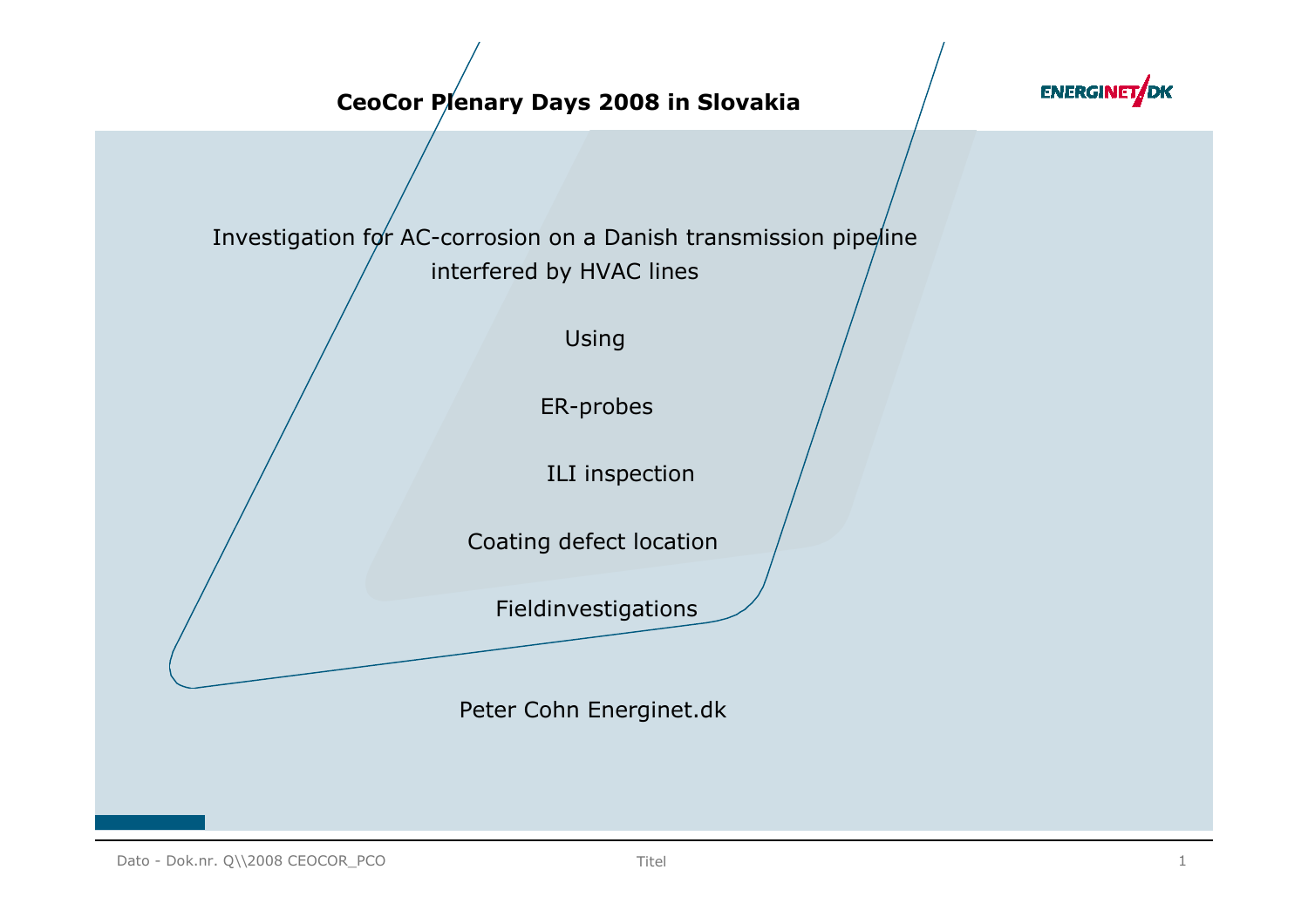#### Location and facts





- $\varnothing$  = 605mm PE coated / asphalt / 3-M sleeves Year 1980
- $CP$  app 25mA Uoff = -1000mV  $\blacksquare$
- Uac Calculated  $\blacksquare$





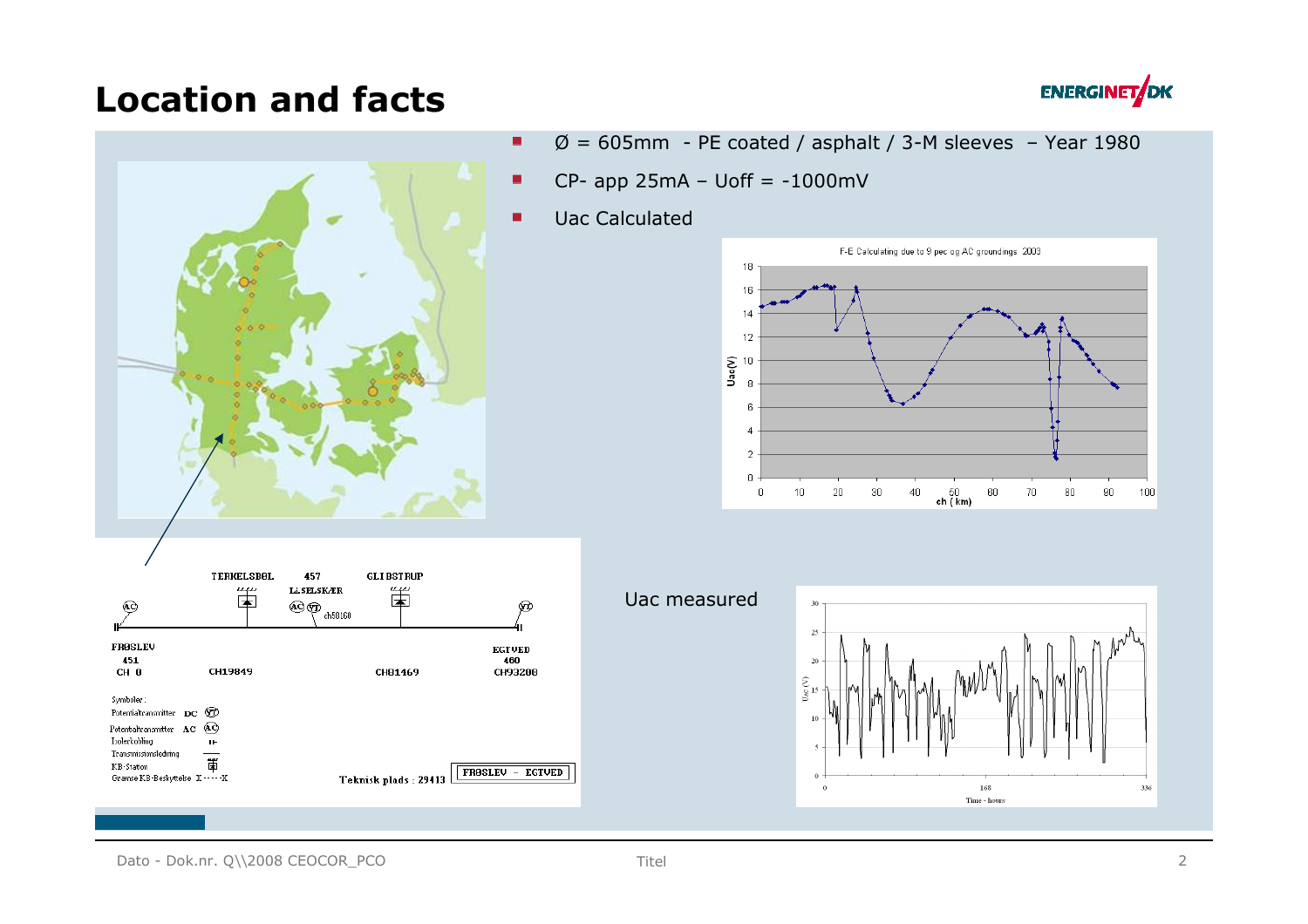#### Investigation for AC – corrosion - setup



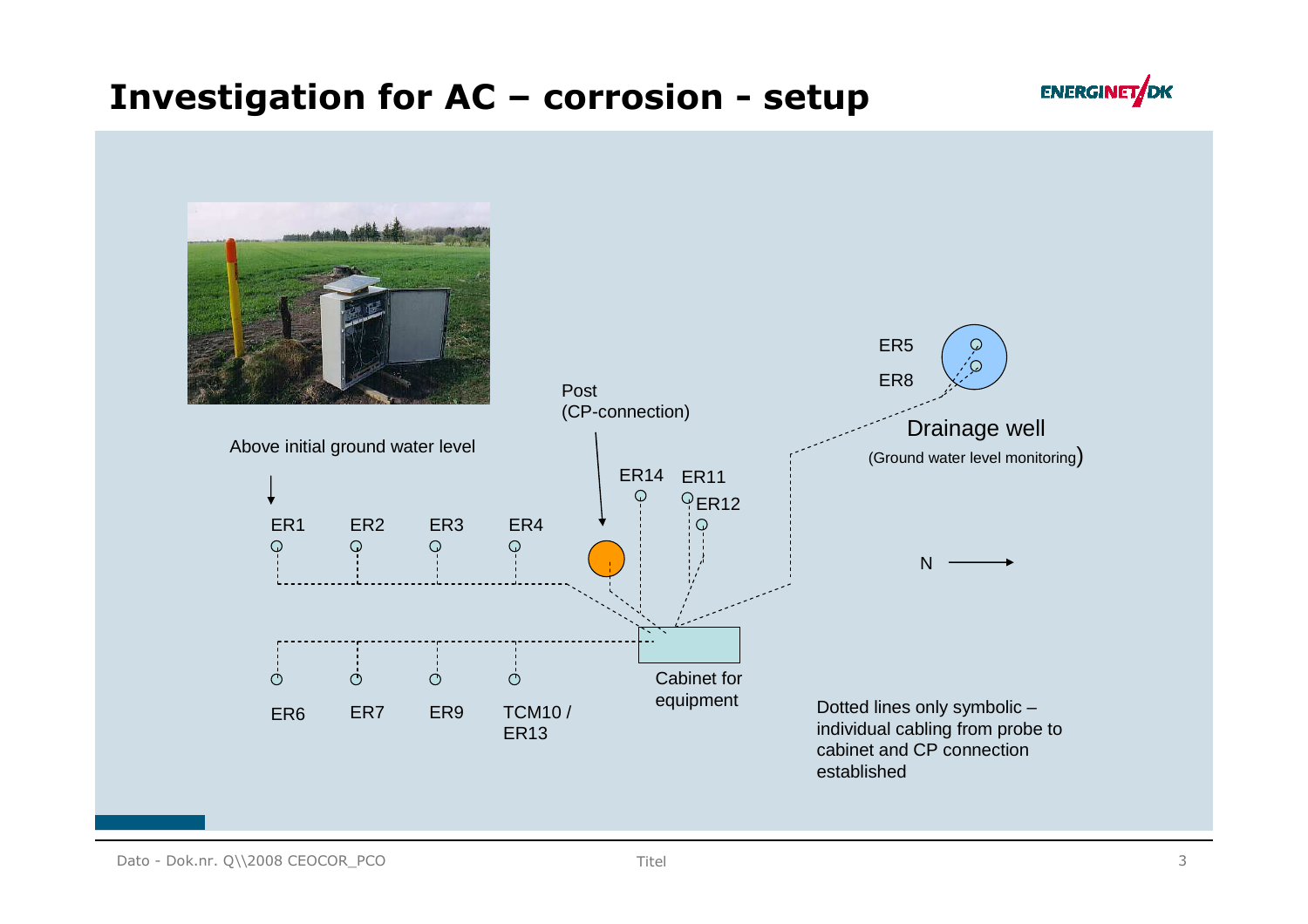#### Corrosion at different ER- coupons



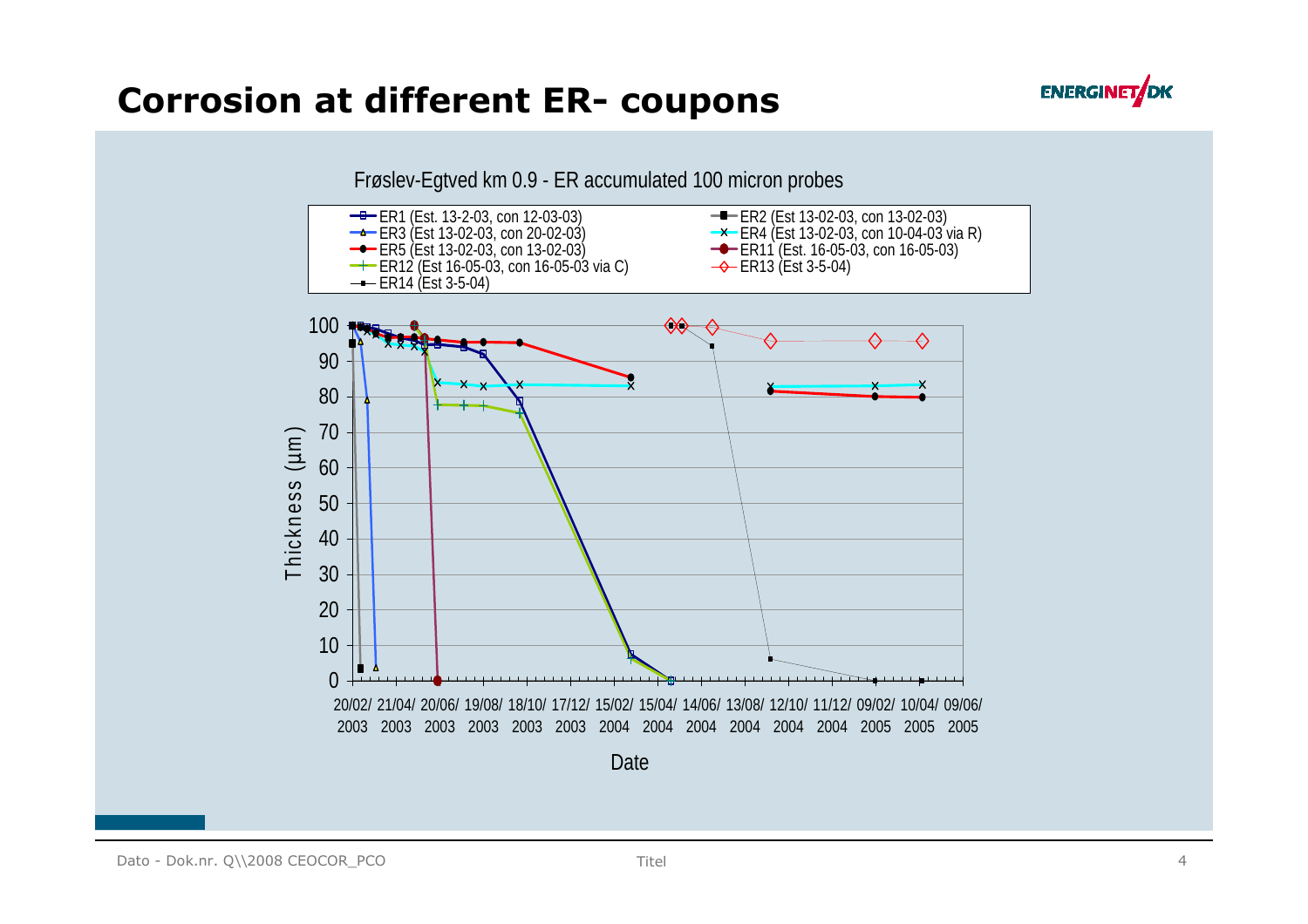### Uac measured at testsite





Frøslev-Egtved km 0.9 - Pipe spotwise AC voltage and  $E_{ON}$ .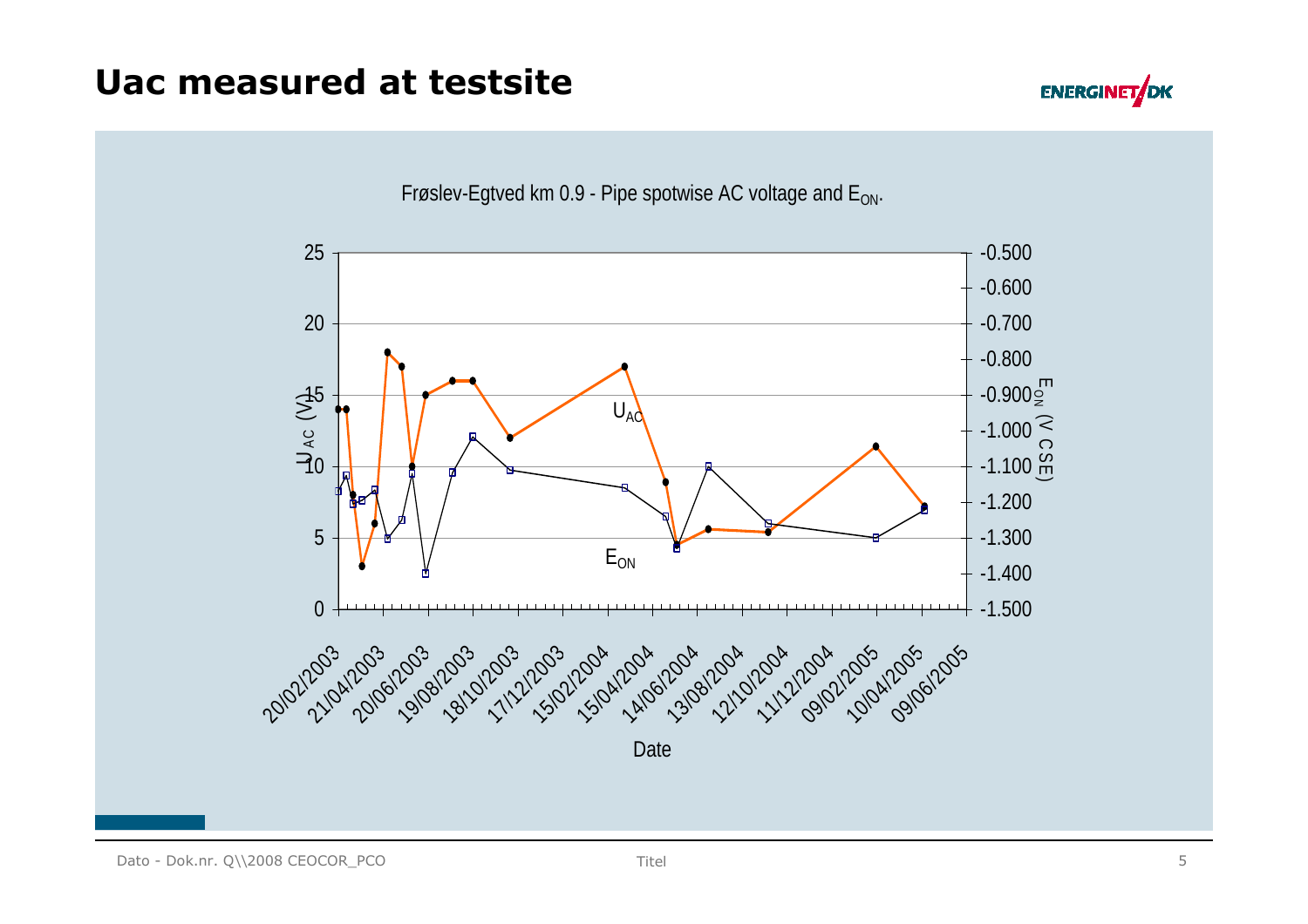#### Calculated spread resistance for ER - coupons



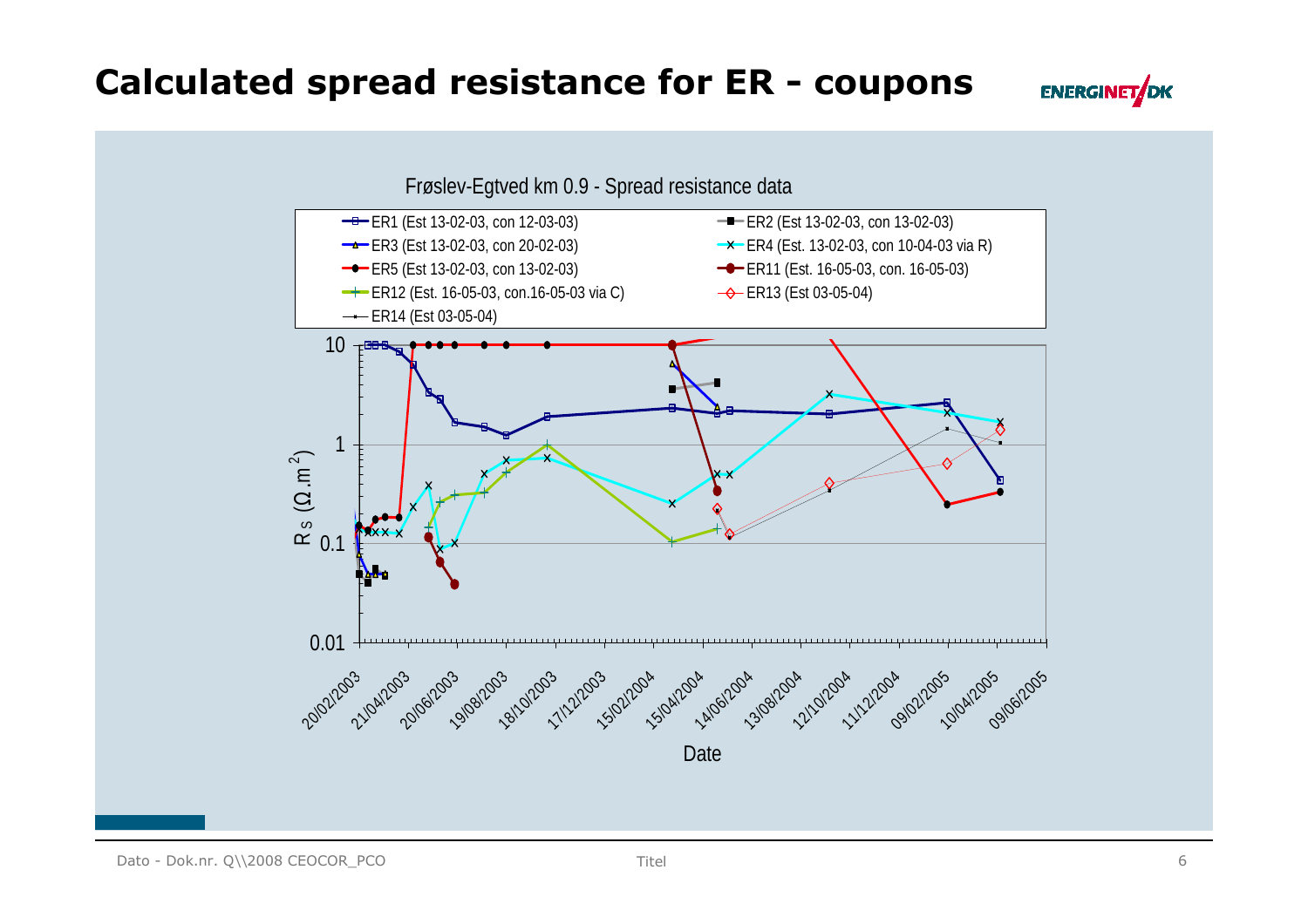

### Waterlevel measured in well

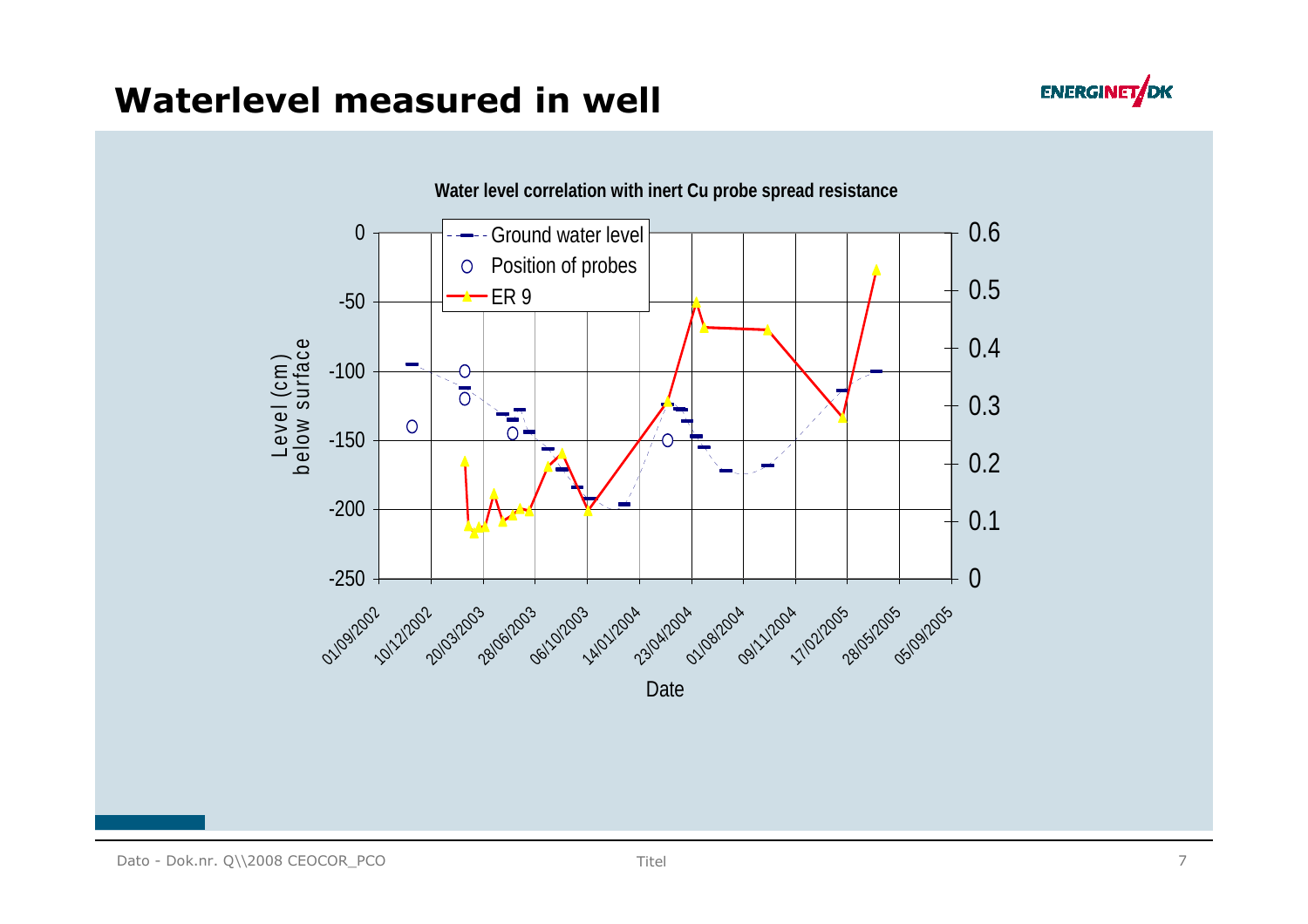



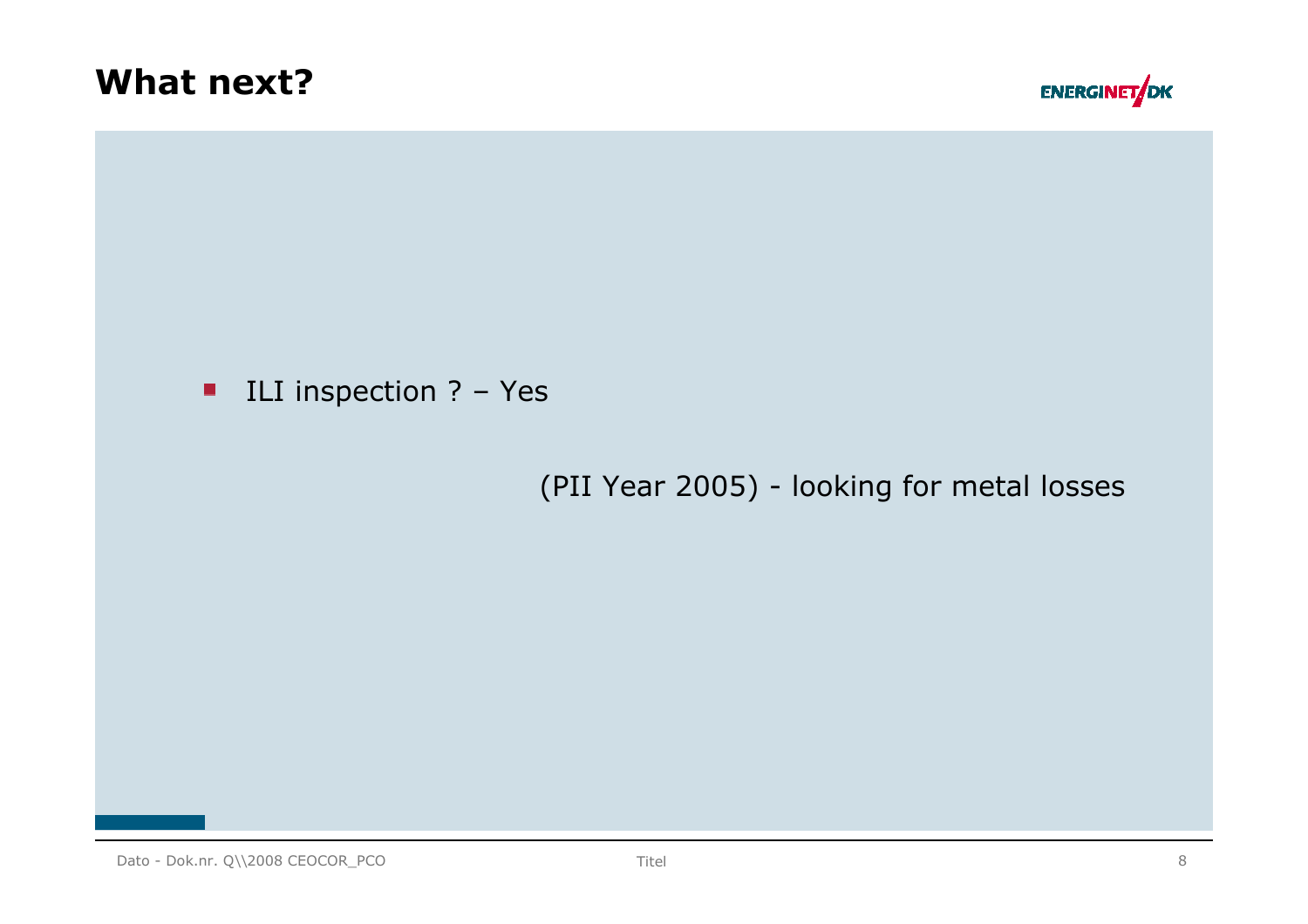

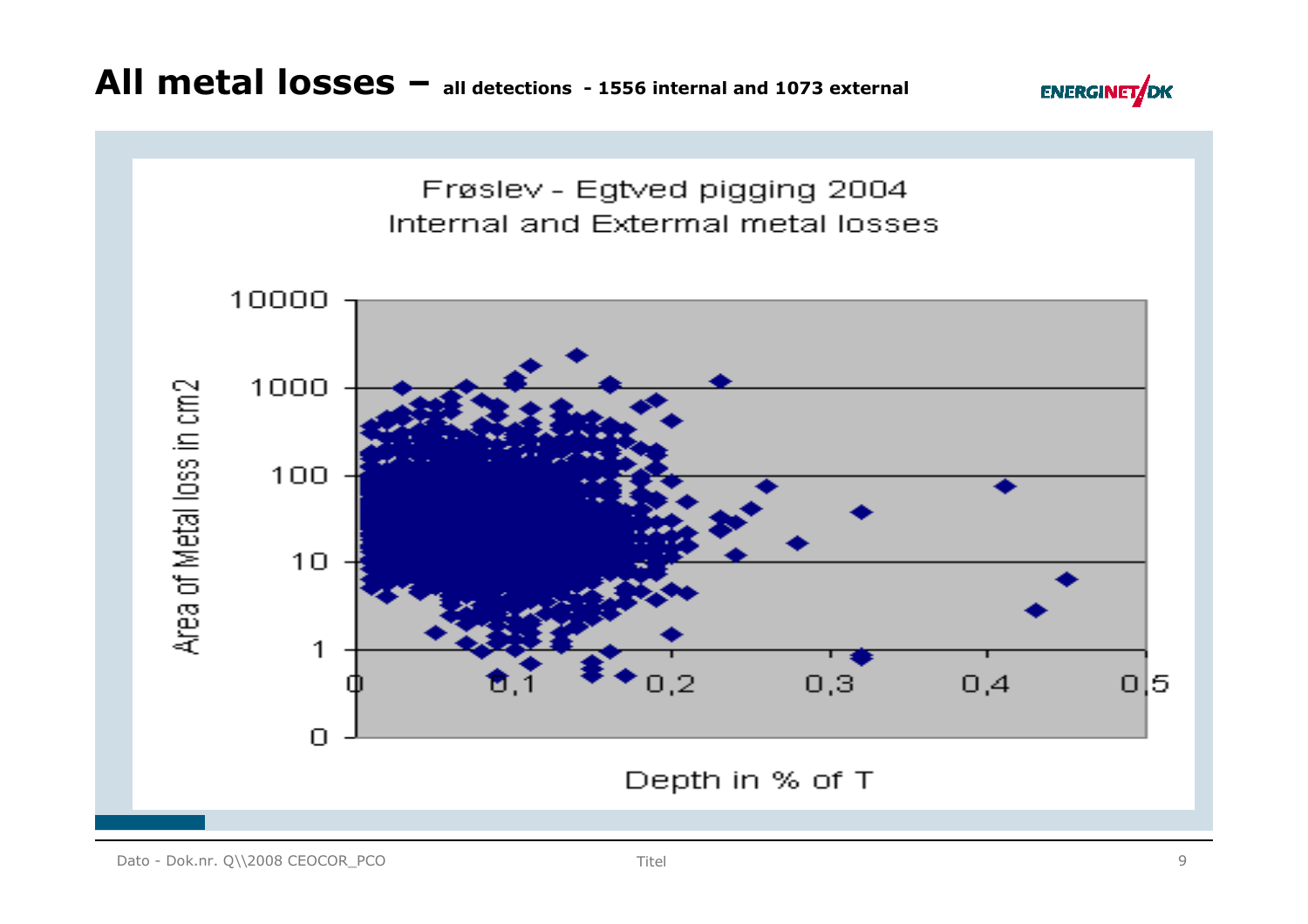#### All external metal loss less 10cm2



**ENERGINET**OK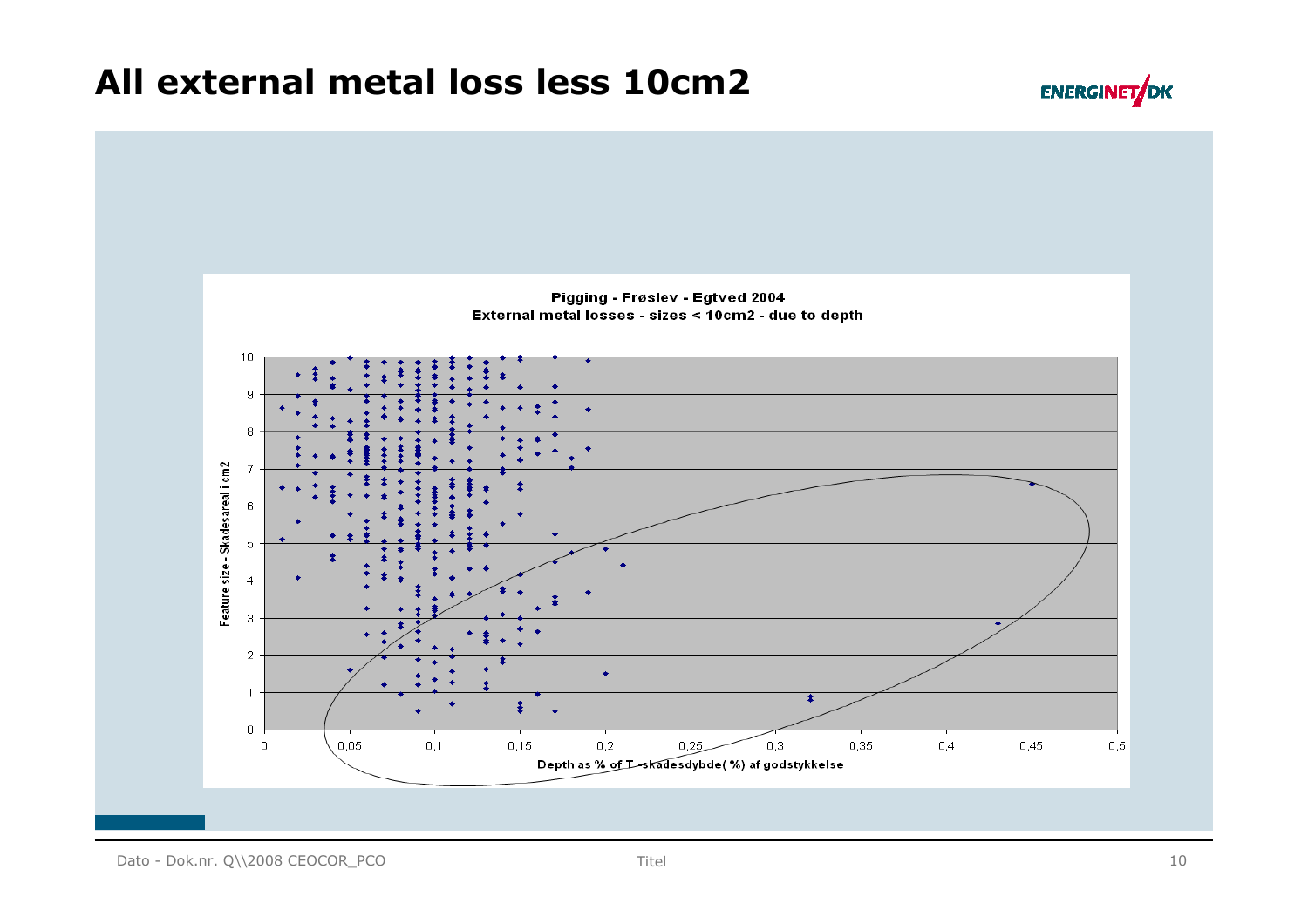#### External metal loss - analyses



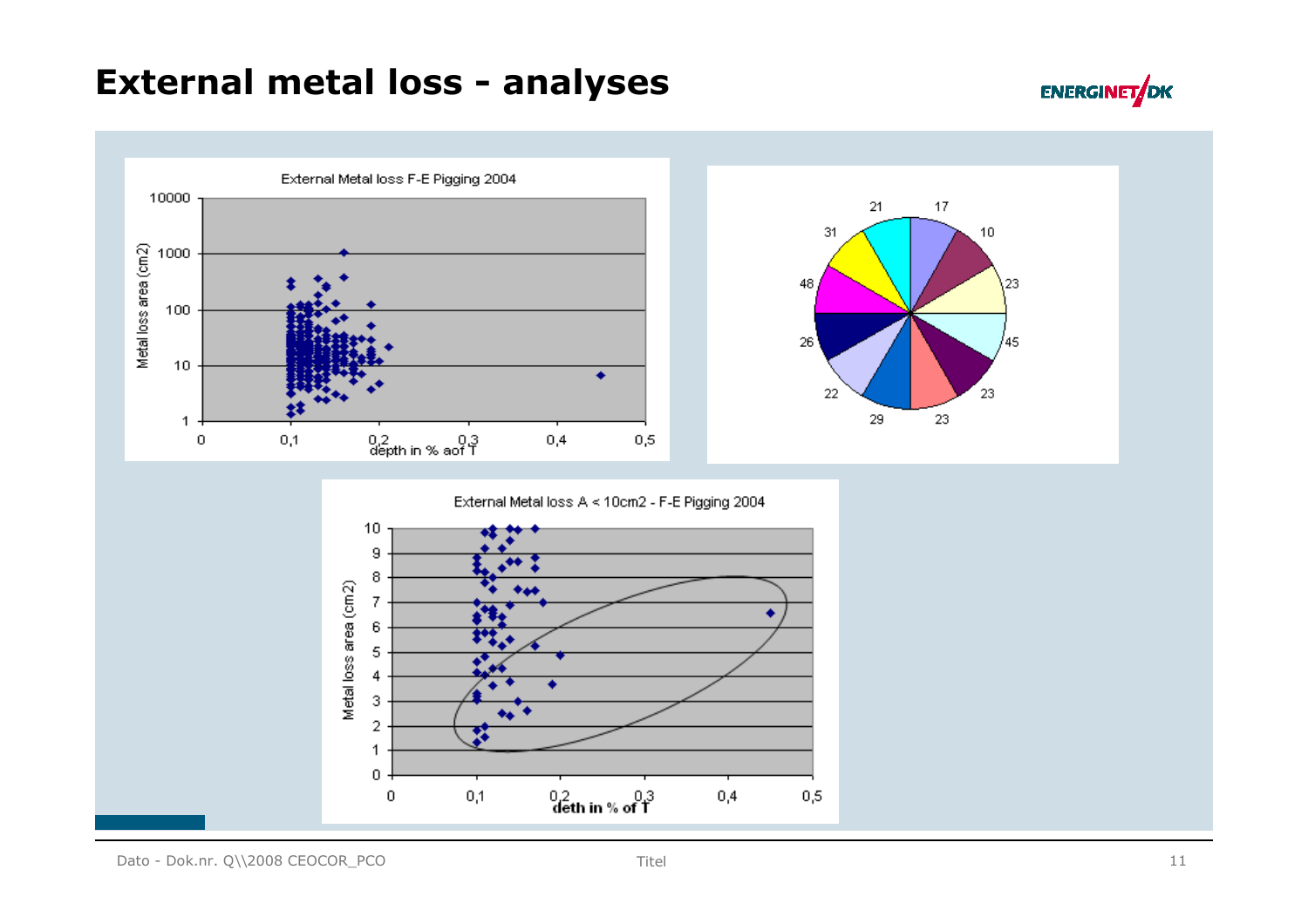### Location on a pipelength



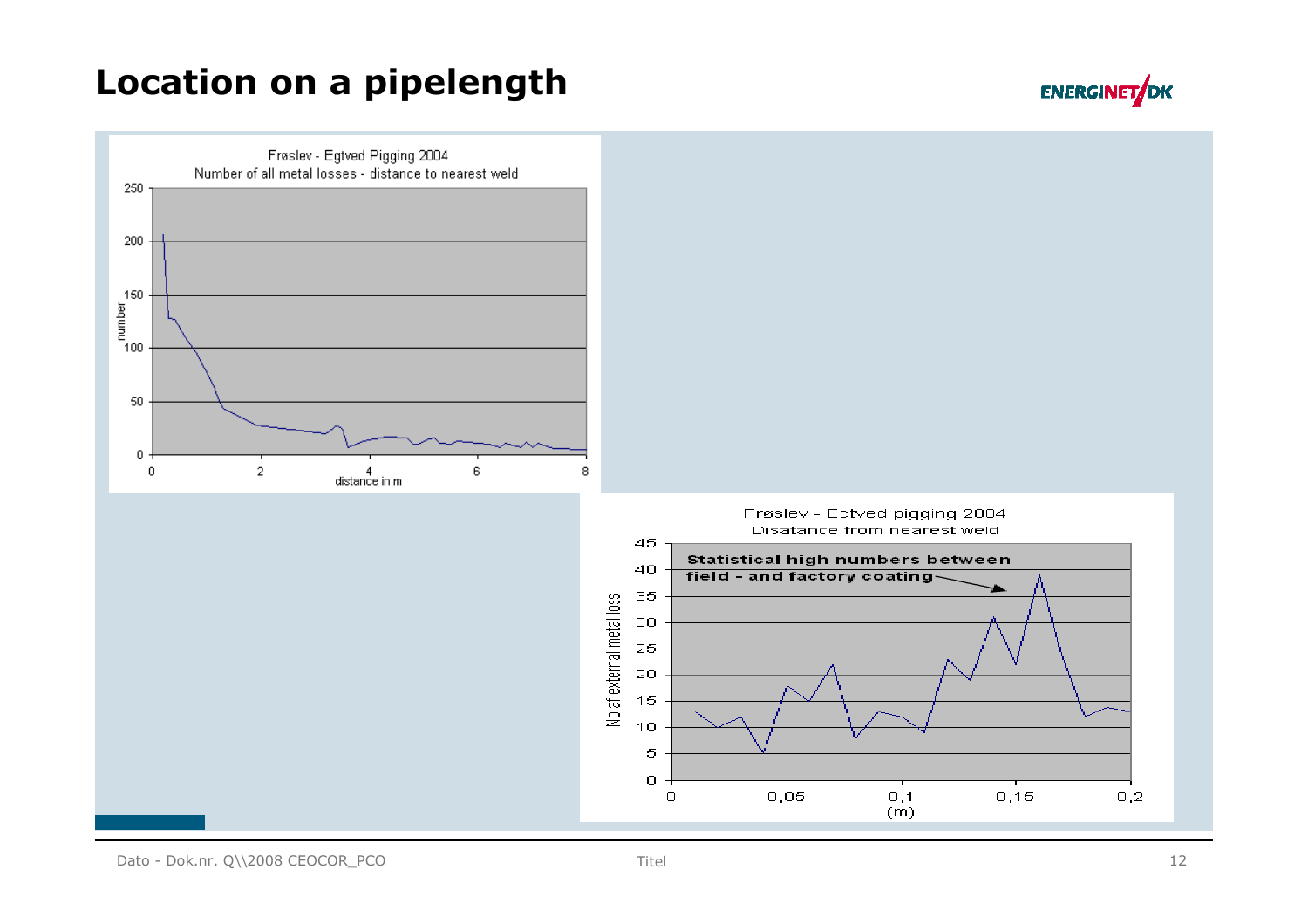#### More analyses – comparison to AC Voltage



Dato - Dok.nr. Q\\2008 CEOCOR\_PCO Titel 13

**ENERGINET**JDK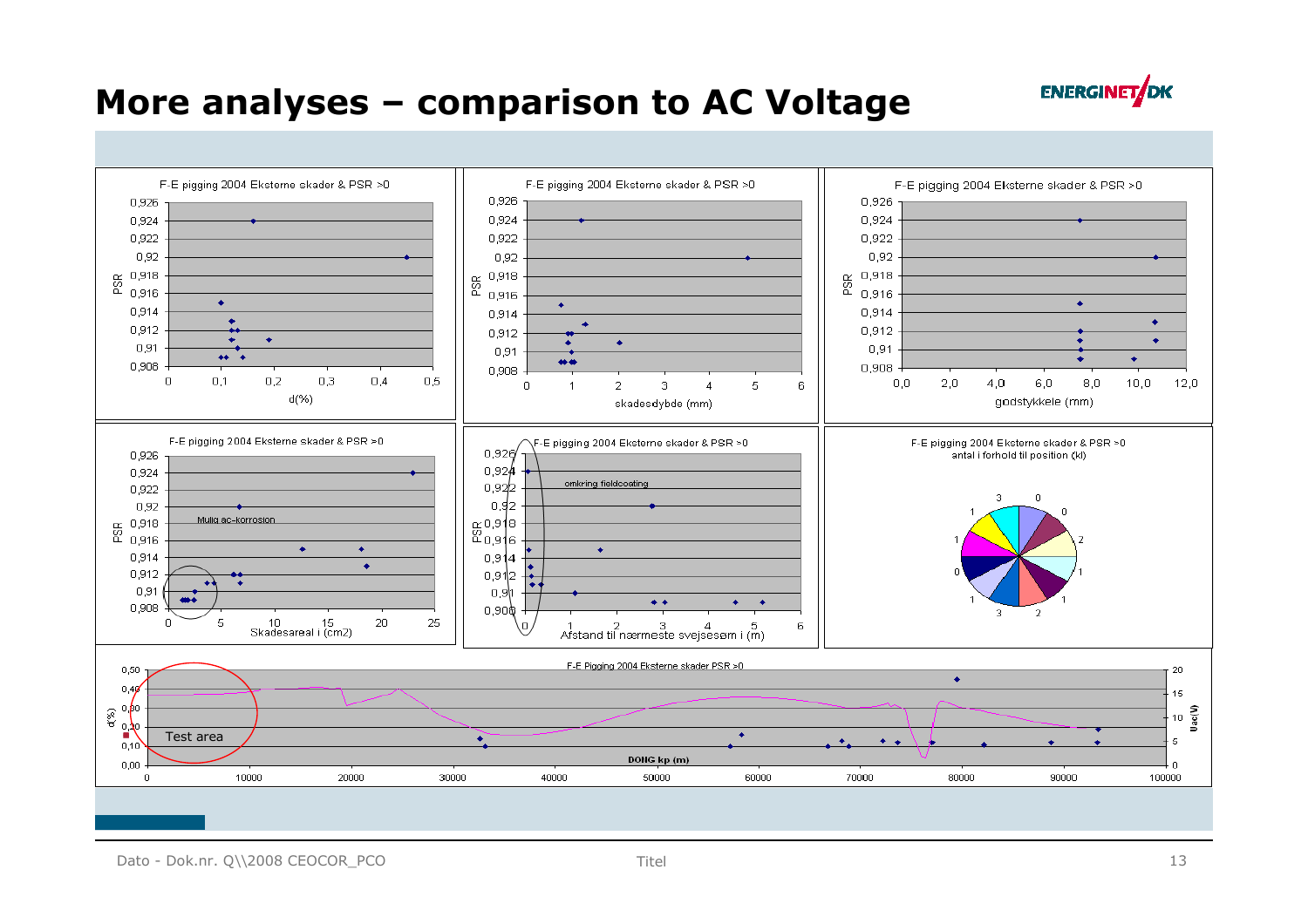#### Metal loss detected by ILI – Milling defect – no coating defect – clock spring



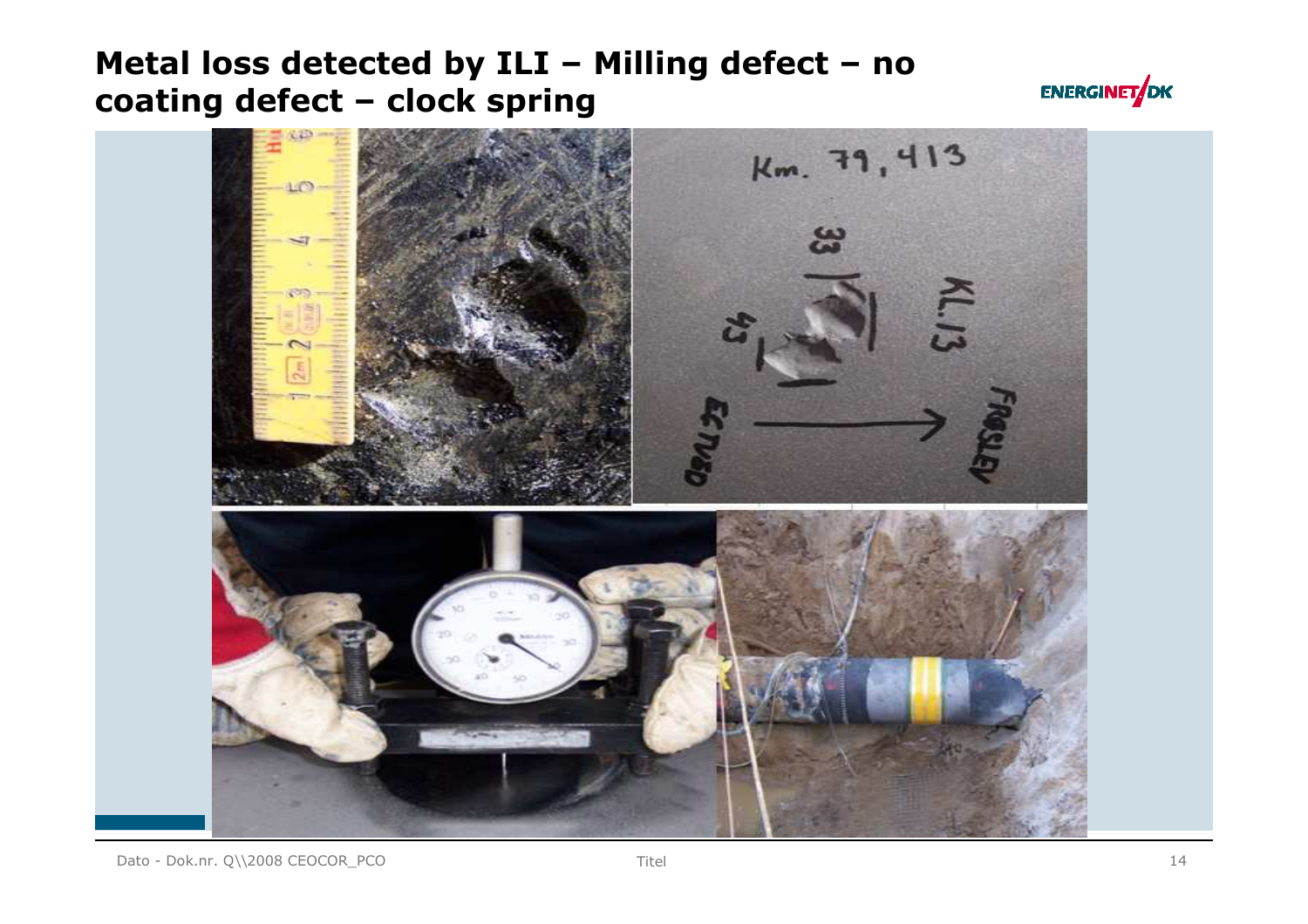# Metal loss – detected by ILI – no coating defect –



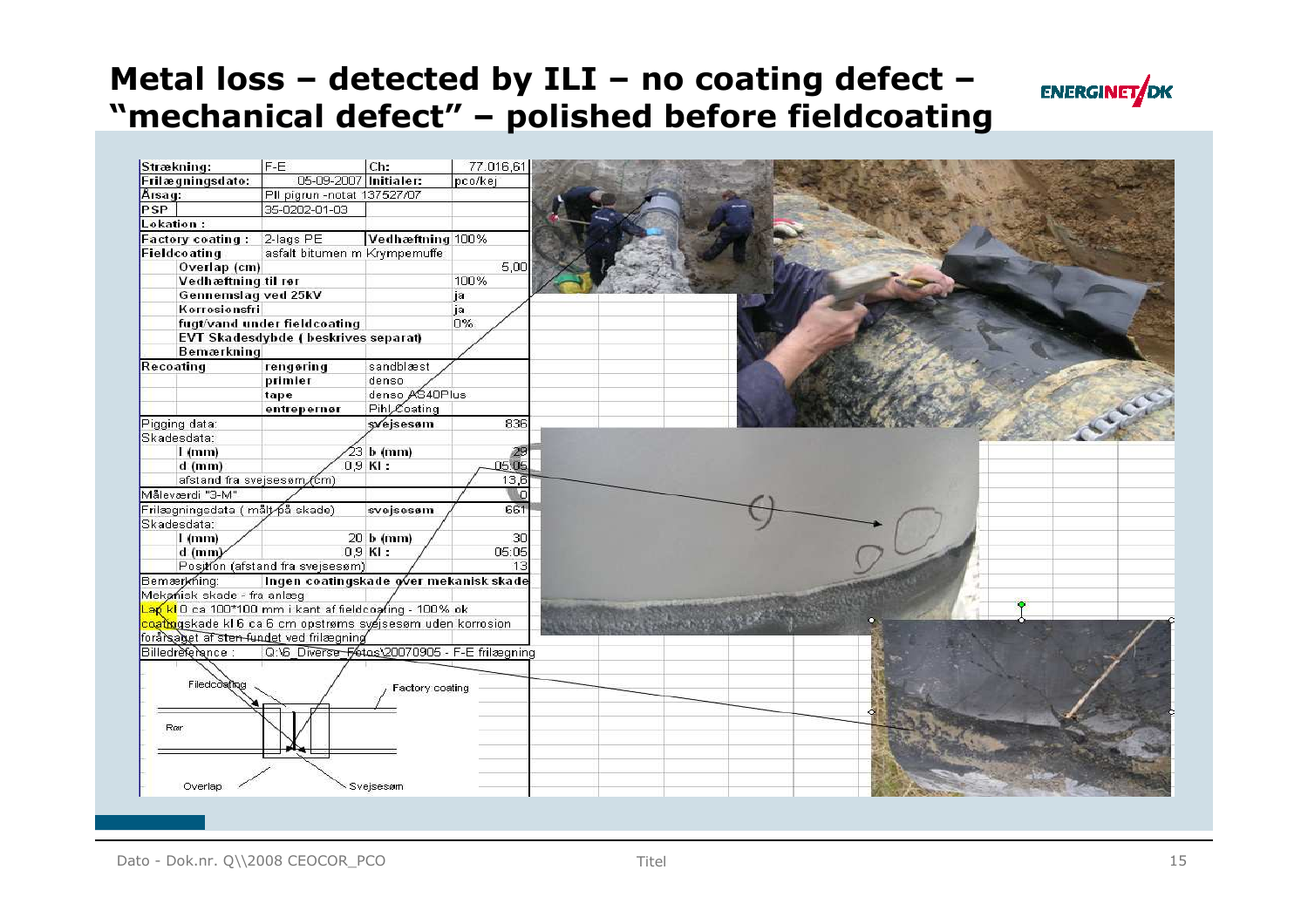#### Coating defect detected by ACVD – No melal loss detected by ILI - corrosion – lack of workmanship



| Strækning:       | Inspektion af "Fieldcoated svejsesom"<br>Frøsley - Eghed                                  | Chc             | 1,936                                                                                            |  |
|------------------|-------------------------------------------------------------------------------------------|-----------------|--------------------------------------------------------------------------------------------------|--|
| Frilægningsdate: | 26-10-2006 Initialer:                                                                     |                 | <b>JOU</b>                                                                                       |  |
| Arsauc           | Fundet ved KB-maling                                                                      |                 |                                                                                                  |  |
| <b>PSP</b>       | 35-0202-01-03                                                                             |                 |                                                                                                  |  |
| Lokation:        |                                                                                           |                 |                                                                                                  |  |
| Factory coating: |                                                                                           |                 | 2-lags PE                                                                                        |  |
|                  | Vedhæftning til rør                                                                       |                 | 100%                                                                                             |  |
| Fieldcoating     | <b>Type</b>                                                                               |                 | asfalt på ståloverflade til niveau med PE<br>derefter Reychem krympernuffe med få<br>cm overlarg |  |
|                  | svejsesom (no)                                                                            |                 | 123                                                                                              |  |
|                  | Overlap (cm)                                                                              |                 | 0 til 3 cm                                                                                       |  |
|                  | Bredde af fieldcoating                                                                    |                 |                                                                                                  |  |
|                  | Gennemslag ved 25kV                                                                       |                 | ia.                                                                                              |  |
|                  | Vedhæftning til rør                                                                       |                 | 50%                                                                                              |  |
|                  | Vedhæftning til Factorycoating                                                            |                 | 0%                                                                                               |  |
|                  | Korrosionsfri                                                                             |                 | overfladerust                                                                                    |  |
|                  | EVT Skadesdybde (beskrives separat)<br>Fri for fugt wand under fieldcoating<br>Bemærkning |                 | delvis                                                                                           |  |
| Recoating        | rengering                                                                                 |                 | sandbleest                                                                                       |  |
|                  | primier                                                                                   |                 | denso.                                                                                           |  |
|                  | tape                                                                                      |                 | denso AS40Plus                                                                                   |  |
|                  | entreperner                                                                               |                 | Pihl Coating                                                                                     |  |
| tap.             | dimention (cm)                                                                            |                 |                                                                                                  |  |
|                  | position ca 2m nedenstroms svejsesom                                                      |                 |                                                                                                  |  |
|                  | Gennemslag ved 25kV                                                                       |                 | 10                                                                                               |  |
|                  | Vedhæftning                                                                               |                 |                                                                                                  |  |
|                  | Korrosionsfri                                                                             |                 |                                                                                                  |  |
|                  | Fri for fugt vand under fieldcoating                                                      |                 |                                                                                                  |  |
|                  | Bemærkning                                                                                |                 |                                                                                                  |  |
| Recoating        | rengering                                                                                 |                 |                                                                                                  |  |
|                  | primier                                                                                   |                 |                                                                                                  |  |
|                  | tape                                                                                      |                 |                                                                                                  |  |
|                  | entreperner                                                                               |                 |                                                                                                  |  |
| Filedcoating     |                                                                                           | Factory coating |                                                                                                  |  |
|                  |                                                                                           |                 |                                                                                                  |  |
|                  | Siveisesanti                                                                              |                 |                                                                                                  |  |
|                  |                                                                                           | Rating          |                                                                                                  |  |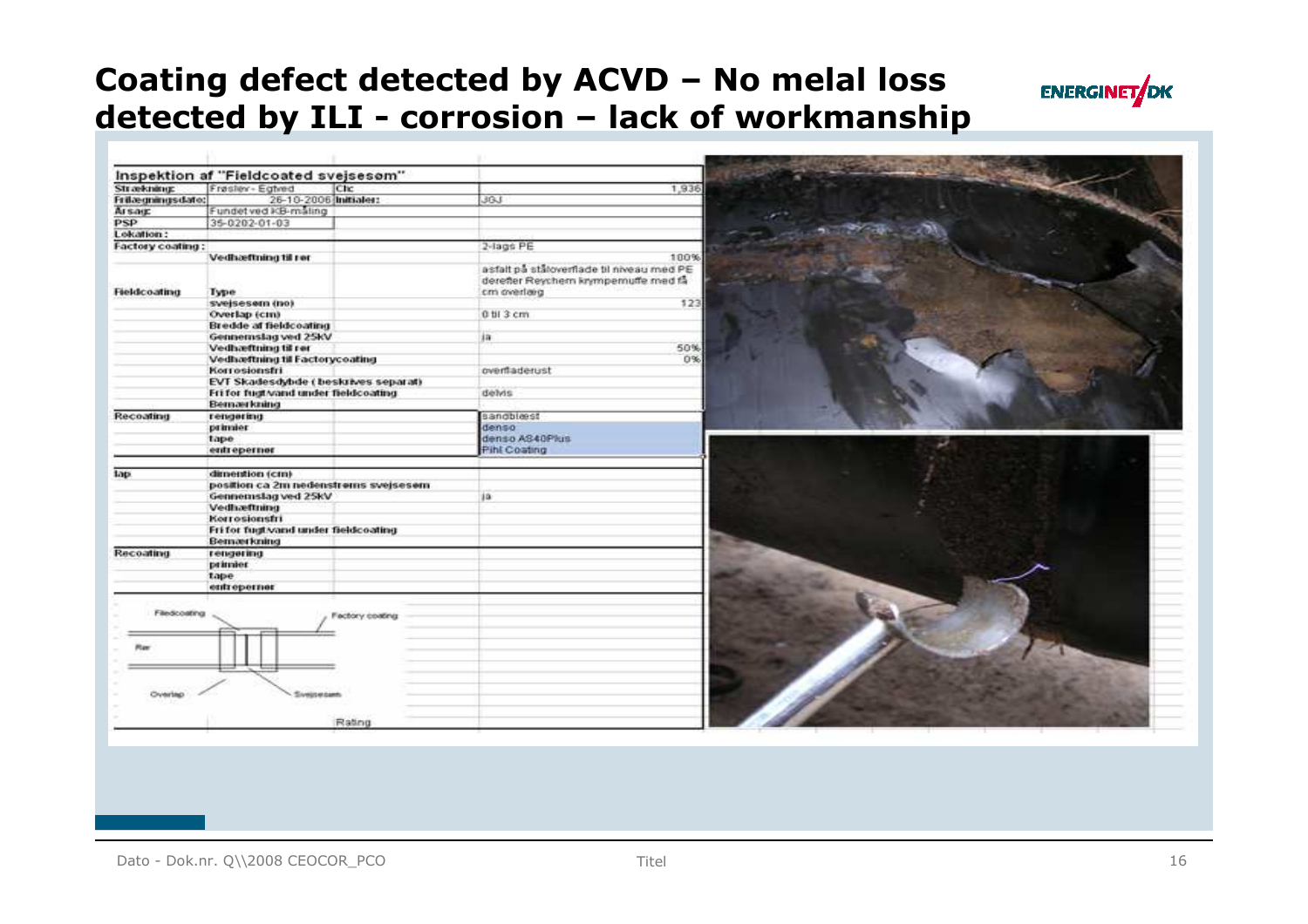#### Raychem sleeve – with asphalt and tree roots



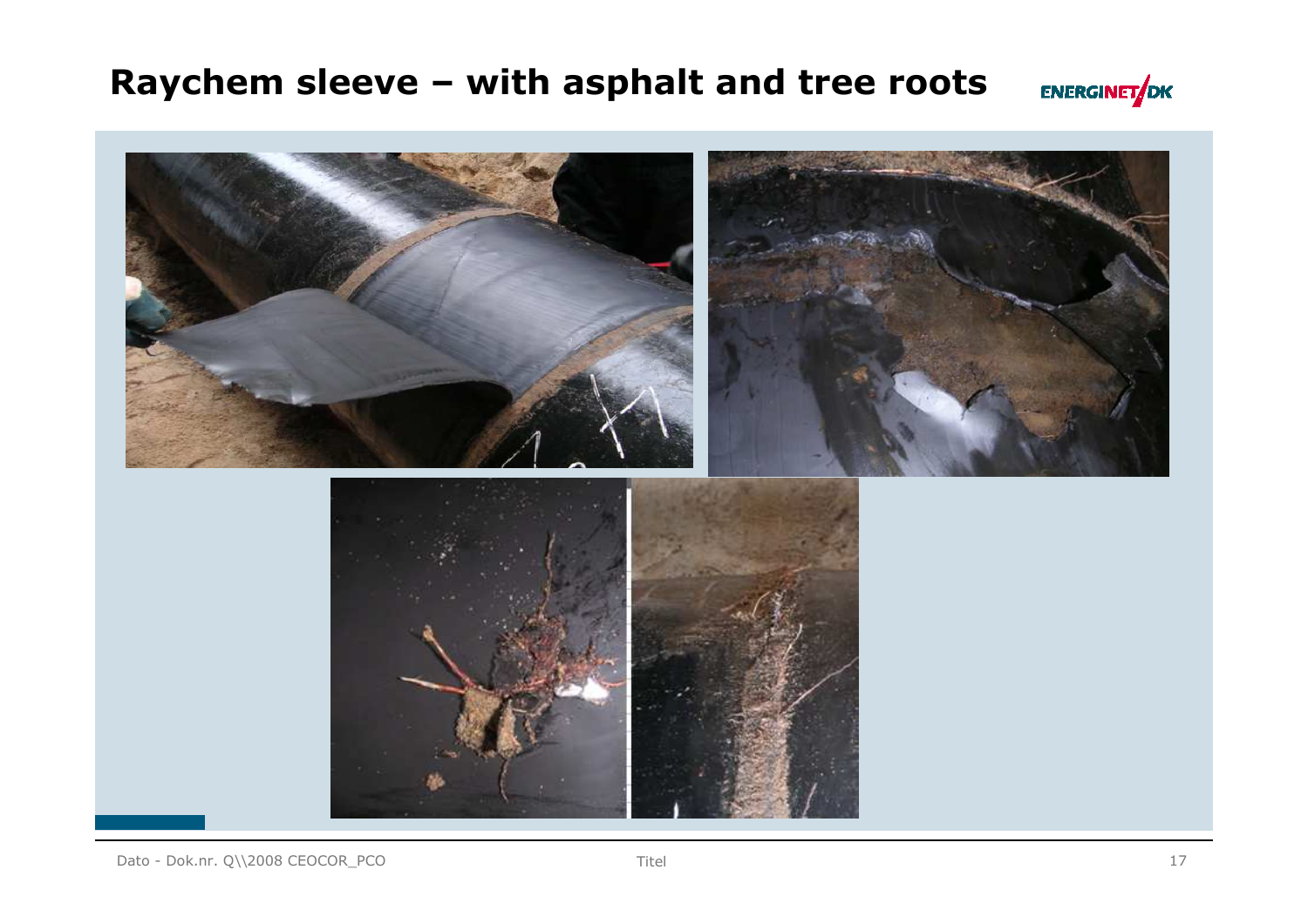



- **8 ILI metal loss indications has been inspected**
- Coating defects has been located with ACVD over a distance  $\blacksquare$ of 5 km next to the ER test site resulting in 3 extra inspections
- **ILI data shows fine accuracy (distance to weld and depth etc)**
- **ILI** evaluations says "no corrosion", no corrosion was found
- 2 locations were due to mill defects $\mathbf{r}$
- 3 indications has been "polished", indicating that the metal loss is from pipe laying
- None of the metal loss indications has any corrosion
- Investigations on factory coating (PE) shows no decomposition due to age or other
- Investigations of fieldcoating (bitumen and shrinkable sleeves) shows lack of cleaning before applying – sleeve too little overlap